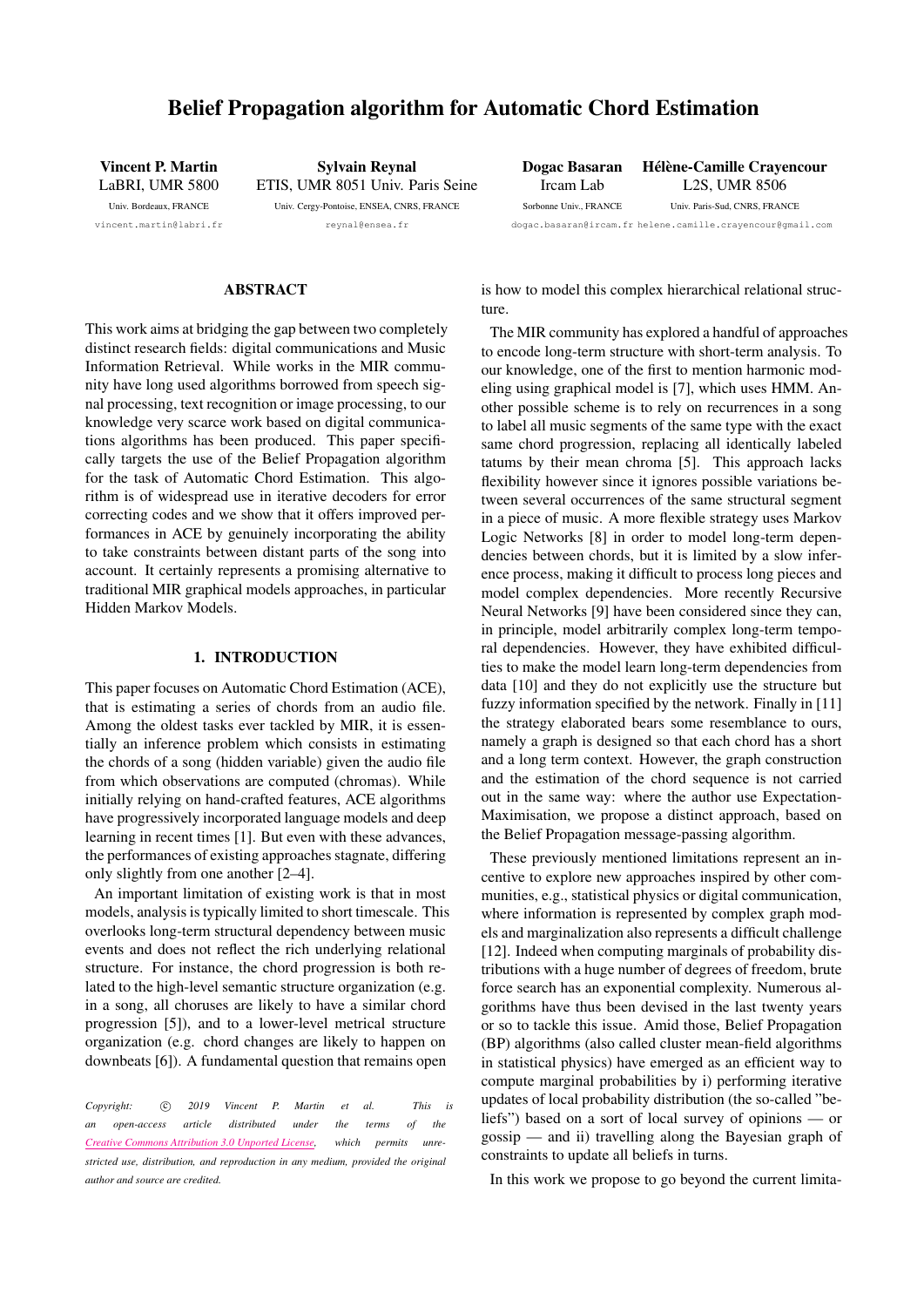<span id="page-1-0"></span>

Figure 1. Flowchart of our system. Italic represents the the input of the system, and each box corresponds to a part of the signal processing that is detailed in the corresponding section.

tions of ACE by relying on an approach inspired by iterative decoders for error-correcting codes. We take advantage of the BP algorithm to model and incorporate song structure information in the chord estimation process. One of the main benefits of the BP algorithm indeed is that it can embody constraints between any state, whatever their proximity on the timeline. Hence that various long-term correlations can be incorporated in the inference process and make it more robust. In this respect, BP has already been considered as a mean to compute the marginal probability of the state variables in each analysis frame in the case of beat tracking [\[13\]](#page-7-5) but only correlations between consecutive events were considered. In the present work, we aim at exploring how to encode long-term structure using BP algorithm.

The paper is structured as follows. In Section 2, we provide a brief description of the proposed system and the Belief Propagation algorithm. In Section 3, we present the advantages of using downbeats and the structure to enhance performance. Section 4 presents the dataset, Section 5 proposes a brief study on noise robustness, Section 6 shows the results of the experiment and a discussion. Section 7 discuss some methodology biases. Finally, conclusions and future work are presented in Section 8.

# 2. BELIEF PROPAGATION FOR AUTOMATIC CHORD ESTIMATION

As in the majority of computational models for ACE [\[14\]](#page-7-6), the system we consider has a two-step architecture composed of a feature extraction step (in our case, handcrafted chroma features) followed by a classification step. This latter step consists in inferring hidden states, i.e., putting labels on chords from a chord dictionary by using information from the observations.

The system flowchart is shown in Figure [1.](#page-1-0) Elements in italic are the system inputs obtained from the ground truth. Given spectral information (chroma) and a model we can estimate the probability of a given chord from a set of observation vectors. We further feed the conditional probability of a chord given other chords into the estimation process. Based on these inputs a decoding algorithm computes the most probable sequence of chords, during the pattern matching step. In this paper we compare a BP decoder with a Viterbi algorithm that uses Hidden Markov Models (HMM).

#### 2.1 Observation and transition probabilities

The observation probabilities are computed from the chroma vectors in the same way as in [\[6\]](#page-6-4): each element in the observation vector is the cosine similarity between the chroma and a theoretical template. We compute tatum-synchronous observations, where tatum (the smallest time interval between two successive notes [\[15\]](#page-7-7)) are quarter notes here. First they are computed with ground truth beats, and then they are estimated (see Section [4.3\)](#page-4-0).

Transition matrices are an important ingredient of the pattern matching step: they allow us to take into account information from other chords, which in turns improves the inference process. As proposed in [\[16\]](#page-7-8), we use the perceptual transition matrix elaborated in [\[17\]](#page-7-9). Results with the "cycle of fifths" transition matrix proposed in [\[16\]](#page-7-8) are also provided for completeness in Section [6.](#page-5-0)

### <span id="page-1-1"></span>2.2 HMM vs BP

As the main objective of this work concentrates on the pattern matching step, we devote this section to highlighting the main differences between the HMM with Viterbi inference and the BP algorithms. We show in particular that we can rewrite the HMM algorithm as a particular case of the BP algorithm. Then we examine how we can incorporate structural information to take full advantage of the BP algorithm.

#### *2.2.1 Viterbi with HMM*

A HMM is a statistical model that relates the probability vector of a hidden state to observation and transition probabilities. Let  $x_i$  be the chord to be inferred at position i. The algorithm is described by the following parameters:  $\pi_i$  is the probability that  $x_i$  is the initial state,  $a_{ij}$  is the transition probability from  $x_i$  to  $x_j$  and  $b_i(O)$  is the probability that observation O is emitted for chord  $x_i$ . In our case, the hidden states  $x_i$  are the chords that we want to infer  $(x_i \in [[1, N_D]],$  where  $N_D$  is the size of the chord dictionary), the observations are the chroma and  $a_{ij}$  and  $b_i(O)$  are the transition matrix and the model to compute the observations.

State  $x_0$  is initialized as the column vector  $(\frac{1}{N_D})_{N_D,1}$ ; there is no a priori distribution of the probabilities. Then Viterbi inference is carried out as follows:

$$
\forall i, S_i = \arg \max_k \{ b_i(O_k) \times a_{i-1,k} \}
$$
 (1)

# *2.2.2 Belief Propagation*

BP is designed to infer hidden states given observations and transition probabilities between them [\[18\]](#page-7-10). Yet the BP algorithm is above all an iterative, message-passing algorithm that leverages the topology of the underlying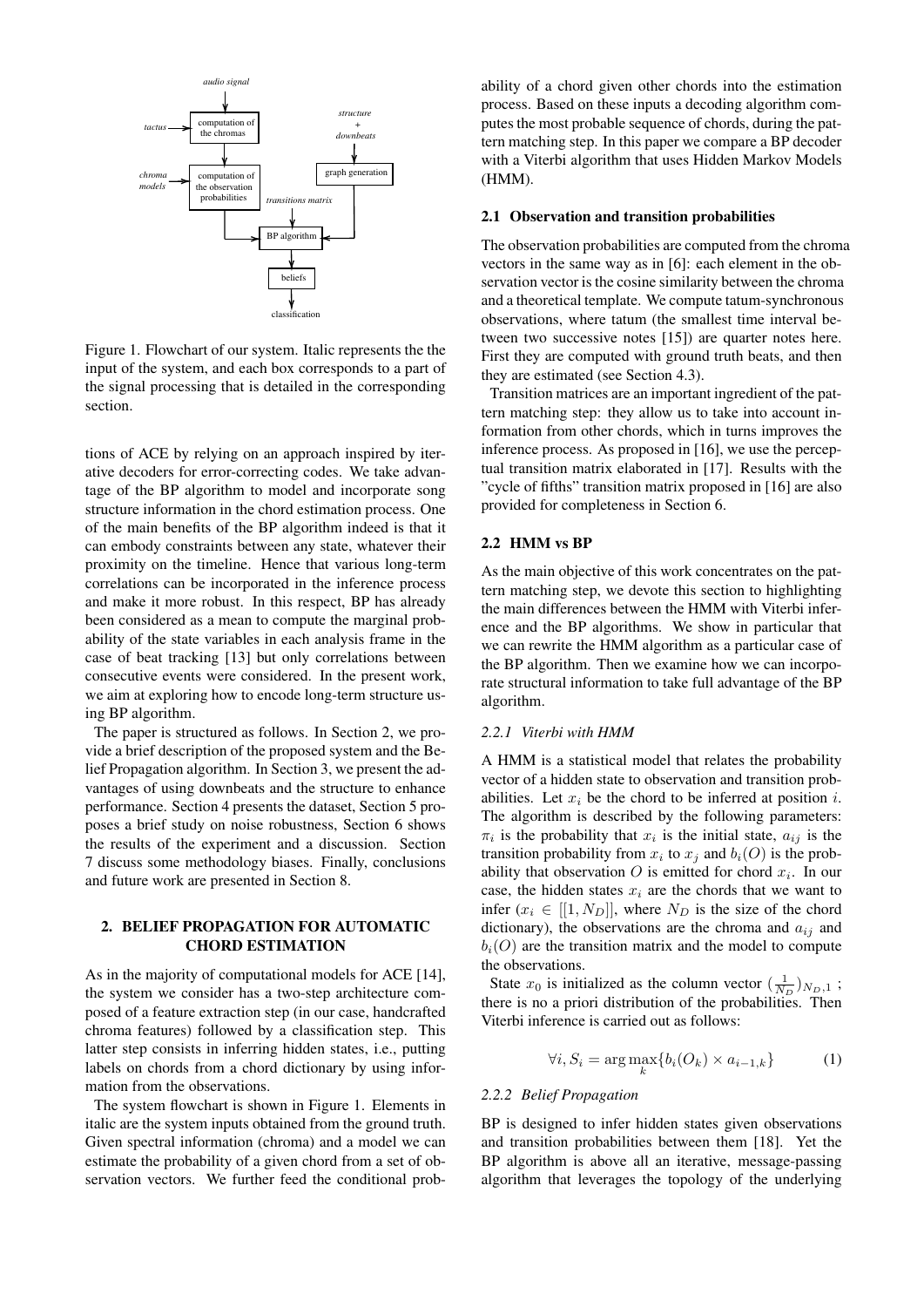Bayesian graph to improve estimates. While the Viterbi inference with HMM is done linearly, BP can use any topology, including cycles. Modeling with an HMM is inspired by the chronology of events in the song and infers a given state using information from the previous state on the timeline. In this respect, HMM draws more upon directed Bayesian networks. On the contrary, BP can use context to constraint a given chord to any other part of the song.

Let  $x_i$  be the chord to be inferred at node *i*. The BP algorithm relies on the adjacency matrix of the Bayesian graph, the observation vectors  $\phi_i(x_i)$  and a constraint  $\psi_{i,j}(x_i, x_j)$ between nodes i and j that renders existing correlations. HMM transitions matrices are thus a particular case of transition matrices between neighbouring nodes.

### *2.2.3 Sum-Product vs Max-Sum versions*

Two flavours exist of the BP algorithm, with specific benefits and drawbacks. The Sum-Product algorithm works as follows: for every node j associated with chord  $x_i$  to be inferred, the incoming message  $m_{i\rightarrow j}(x_j)$  is computed from node  $i$  using the following "survey" equation,

$$
m_{i \to j}(x_j) = \sum_{x_i} \phi_i(x_i) \psi_{i,j}(x_i, x_j) \prod_{p \in N(i), p \neq j} m_{p \to i}(x_j),
$$
\n(2)

where  $N(i)$  is the neighborhood of node i on the graph. A given message is thus the product of a local observation probability, a constraint and messages coming from the rest of the graph that in effect convey a poll on "what the best estimate of state  $x_j$  should be". As the process is iterative — since every node is considered in turn until convergence is reached — this equation can be seen as progressively aggregating more and more of local beliefs as messages propagate through the graph. The messages are normalized at each iteration so that they sum to one.

When convergence is reached, we calculate each chord probability (the so-called *beliefs*) by using

$$
b_i(x_i) = \phi_i(x_i) \prod_{j \in N(i)} m_{j \to i}(x_i).
$$
 (3)

and infer the hidden states with

$$
x_i = \arg\max_k \{b_i(x_k)\}.
$$
 (4)

Figure [2](#page-2-0) shows an example of a message-passing step from node 3 to node 2:

$$
m_{3\to 2}(x_j) = \sum_{x_i} \phi_3(x_i)\psi_{3,2}(x_i, x_j) \prod_{p \in \{4,5\}} m_{p \to 3}(x_j)
$$
\n
$$
= \sum_{x_i} \phi_3(x_i)\psi_{3,2}(x_i, x_j) m_{4\to 3}(x_j) m_{5\to 3}(x_j)
$$
\n(6)

The Max-Sum version computes messages according to

$$
m_{i \to j}(x_j) = \max_{x_i} \phi_i(x_i) \psi_{i,j}(x_i, x_j) \prod_{p \in N(i), p \neq j} m_{p \to i}(x_j)
$$
\n(7)

<span id="page-2-0"></span>

Figure 2. An example of message-passing iteration for the BP algorithm.

It is an interesting, less CPU intensive alternative when one is not interested in the exact marginal probabilities, but only in classification (see [\[19\]](#page-7-11)), which is our case here. Our results on noise robustness also show that the maxproduct version provides lower error rates.

#### *2.2.4 HMM viewed as a BP algorithm*

HMM can be viewed as a very simple BP algorithm where the Bayesian graph is a simple-path, unweighted directed graph going from initial state  $y_0 = S_0 = (\frac{1}{N_D})_{N_D,1}$  to the end of the song, and where messages that are propagated are simply the beliefs, that is,

$$
\forall j > i \ m_{i \to j}(c) = \phi_j(c) \times \psi_{i,j}(y_{i-1}, c)
$$
 (8)

$$
= O_c \times a_{i-1,c}.\tag{9}
$$

with the most probable states  $y_j$  being computed at each step by

$$
y_j = S_j = \arg\max_k \{ m_{j-1,j}(k) \}.
$$
 (10)

#### <span id="page-2-1"></span>2.3 Benefits and drawbacks of the BP algorithm

The BP algorithm can easily take into account non-local correlations by using any appropriate  $(i, j)$  edge with specifically tailored constraints.

The method we proposed above may suffer flaws, however. If the graph has a small girth, which might depend on the song content and structure, the algorithm may converge to an incorrect solution, or even not converge at all.This in particular occurs if the set of constraints along a cycle creates conflicting constraints, so that message propagation may lead to beliefs oscillating between two or more chords at each node in the loop.



Figure 3. Example of a 3-cycle where the algorithm experiences difficulties converging or does not converge at all.

Populating the Bayesian graph with  $\psi_{i,j}$  constraints can lead to short cycles (at the bar scale) or very large ones (at the large-scale structure level). Short cycles undergo convergence issues (as explained above) but may also converge fairly quickly. On the contrary, large cycles are stable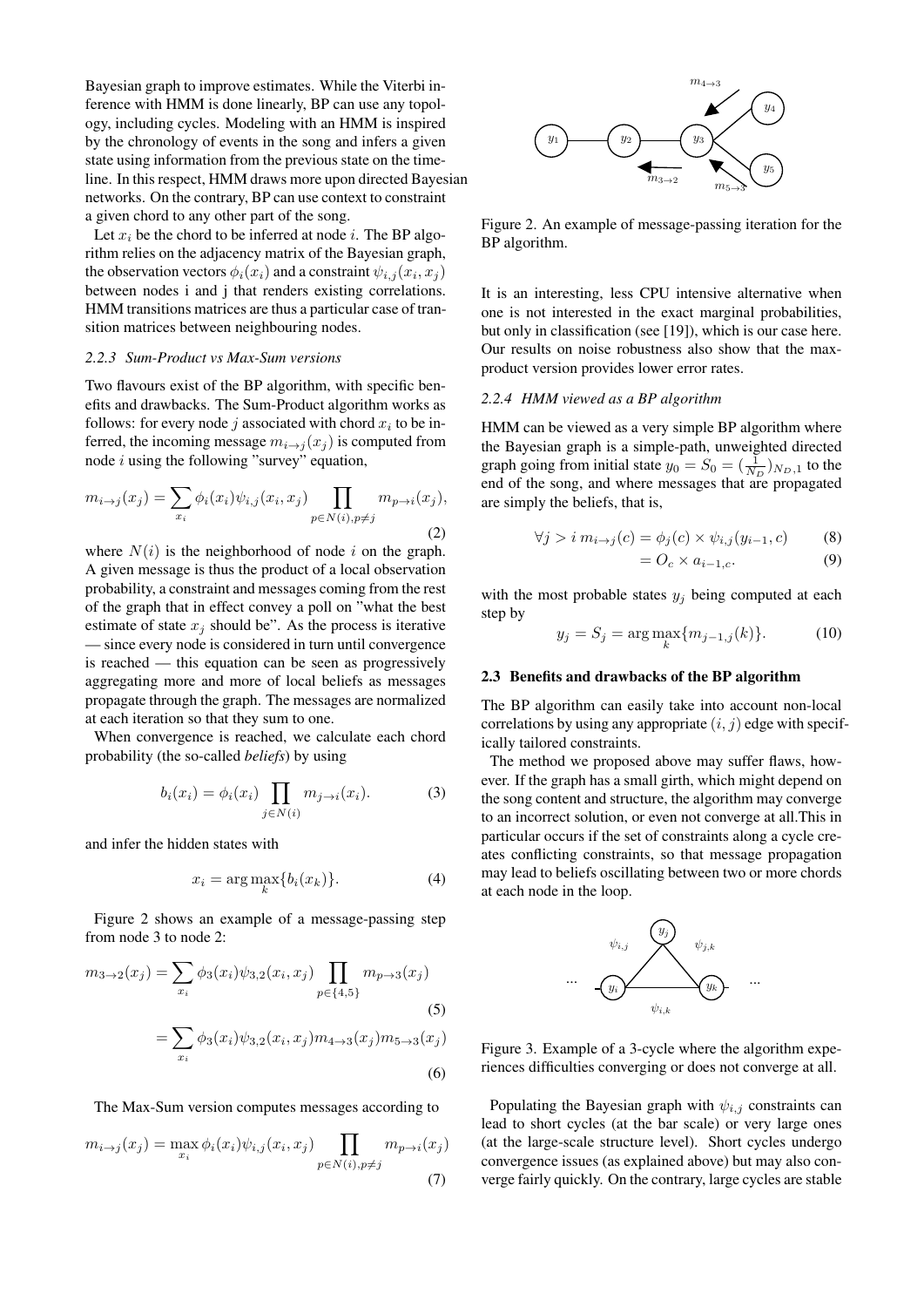but consume a lot of iterations to feedback the information, hence they take more time to converge.

A criterion has to be defined to stop the iteration:

$$
\forall (i,j) \ \max_{k} |m_{i \to j}^{n+1}(k) - m_{i \to j}^{n}(k)| \le \epsilon \qquad (11)
$$

We arbitrarily set  $\epsilon = 10^{-12}$  and a maximum number of updates of 200 beyond which message convergence is considered to have failed.

# 3. DOWNBEATS AND STRUCTURE: TWO WAYS TO ENHANCE ACE PERFORMANCES

To take full advantage of the BP algorithm, the next step is to feed the basic linear graph with structural information, namely the downbeats and the structure.

As shown in [\[8\]](#page-7-0), information contained in the structure of a song improves the performance of ACE. It is incidentally quite intuitive that, when listening to a song and having roughly identified the structure of the song, it is not uncommon to predict the next chords that will be played. BP can leverage this information, creating connections between parts of the song that are very similar, e.g., connecting the first beat of each chorus with the corresponding beat in every other chorus.

Utilizing downbeats proceeds along the same line, yet at the bar scale. As expected by the encouraging results obtained when using downbeats in tonality estimation in [\[20\]](#page-7-12), using this information in this work has produced encouraging results as well.

#### 3.1 Using downbeats

Inside a bar chords are not independent of each other: songs where chord change every beat are rare and it is not seldom that each chord is repeated twice in a bar. In practice, we connect all the beats of the same bar with a probability  $\psi'$ to be identical. This assumes that almost all chords in the same bar are identical, yet the flexibility of the BP guarantees that the turn-over chords at the end of a bar will not be misinterpreted. From a Bayesian graph perspective, including the downbeats positions allows feeding each node with more mutual information: instead of receiving information from its neighbours only, it receives information from all the other nodes in the bar. The corresponding graph with both downbeats and structural information included is shown Figure [4.](#page-4-1)

Assuming we retain the aforementioned transition matrix  $\psi$  between subsequent bars (shown in red in Figure [4\)](#page-4-1), there is still one parameter to be determined, i.e., the transition matrix  $\psi'$  between nodes of the same bar (shown in blue in Figure [4\)](#page-4-1). We assume that  $\psi'$  is defined primarily by self transitions, i.e., the probability that the chords are identical, while other probabilities are uniformly distributed:

$$
\psi'(i,j) = \begin{cases} \alpha & \text{if } i = j \\ \frac{(1-\alpha)}{N_D - 1} & \text{else} \end{cases}
$$
 (12)

To set  $\alpha$ , distinct values have been tested ranging from  $\frac{1}{N_D}$  to 1. Values lower than  $\frac{1}{N_D}$  were not tested: they

would imply that self transition are disadvantaged, which would contradict the assumption that chords are mostly identical in a bar. This would also increase conflicting constraints along some graph cycles and make convergence more difficult. Surprisingly the best results were obtained for a self transition of  $\alpha = 0.05$ : one could have expected indeed that higher values would give better results since they bind events in a bar in a stronger way, and chords of the same bar would have higher probabilities to be identical.

All in all this adds a lot of messages to be computed but still the number of messages updates is lower than in the simple chain BP algorithm: short 3- or 4-cycles are created that converge quite quickly. The weakness of this is that it could also preclude convergence if there is contradiction between observations and incoming messages: we thus assume that a low value for  $\alpha$  produces good results (see Section [2.3](#page-2-1) for more details on short cycles).

# 3.2 Using the song structure and long-term correlations

Incorporating the structure allows for feeding far more information into each node: now they also receive information from all the nodes that share the same "position" in the song. For example, the first node of the first verse is connected to the first node of all other verses (see Figure [4\)](#page-4-1). Determining the transition matrix  $\psi$ " between events that are connected by long-term correlations through the song structure follows the same guidelines as for downbeats: we take the same matrix defined by self transitions while other probabilities are uniformly distributed.

For downbeats we tried several values ranging from  $\frac{1}{N_D}$ to 1 and we obtained the best results for  $\alpha = 0.05$ . This process adds a lot of edges to the graph and a lot more messages thus need to be calculated. As opposed to downbeats, incorporating the structure creates large cycles which also need a lot of updates to converge.

The global graph is represented in Figure [4.](#page-4-1) Populating the graph with both the structure and the downbeats yields the best results: the quick convergence due to short cycles (downbeats) makes up for large cycles that slow down converge. In only 3 songs of the database convergence was not reached.

### <span id="page-3-0"></span>3.3 Leveraging similarities

An alternative idea is to change the previous  $\alpha$  in  $\psi'$  and  $\psi''$ according to the correlations between any pair of chroma. Indeed, instead of having a tunable parameter that is the same for the whole graph, the similarity constraint varies depending on the similarity between nodes. We compute the self-similarity matrix  $M(i, j)$  (see [\[21\]](#page-7-13)) and calculate the messages according to

$$
\psi'(i,j) = \begin{cases}\nM(i,j) & \text{if } i = j \\
\frac{(1 - M(i,j))}{N_D - 1} & \text{else}\n\end{cases}
$$
\n(13)

$$
\psi''(i,j) = \psi'(i,j) \tag{14}
$$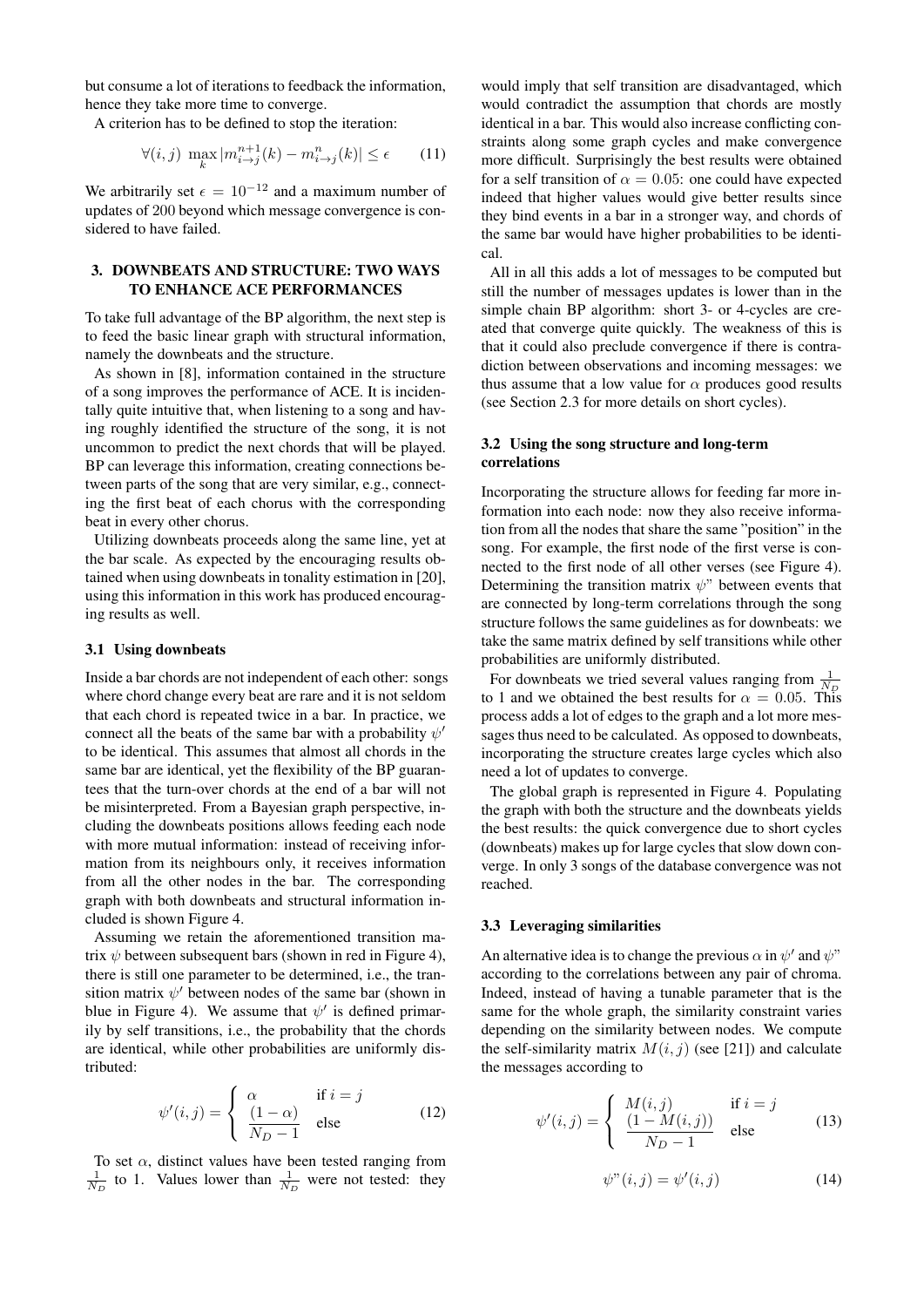

<span id="page-4-1"></span>Figure 4. How the structure and the downbeats influence the topology of the Bayesian graph: constraints between chords of a bar are shown in blue ; those between chords of the same structural element are in magenta ; finally, transitions probability between bars are in red.

This strategy yields results with the same quality as with the previous model, yet with longer computation time.

Similarity can also spark new ways to populate the graph. Instead of relying on the ground truth downbeats and structure, we introduce another method based uniquely on similarity. The point is to build a fully connected graph, where each edge is weighted by the degree of similarity between the chroma it connects. Each chord is thus estimated using information from all the other chords of the song, and not just those that share structural position. However, the computation time is quite large as for a graph of size  $N$  tatums, this method requires to compute  $N(N-1)$  messages.

To keep computation time reasonably low we introduce two parameters:

- $\alpha$  is a similarity threshold. If similarity is lower than  $\alpha$ , we discard the edge between the corresponding nodes.
- $\beta$  is the maximum number of edges connected to a given node.

 $\alpha \in 0.9, 0.95, 0.98$  and  $\beta \in 5, 10, 20$  yielded very poor performances. Future works will include investigating this issue.

# 4. REAL WORLD DATASET

# 4.1 Performance estimation

Various methods exist to evaluate the performances of a retrieval task. ACE can be seen as a classification task which requires i) a criterion to tell if the method has reproduced the ground truth to an acceptable degree and ii) classes onto which the different observation can be classified (the so-called dictionary). We invite the reader to refer to [\[22\]](#page-7-14) for more information on the formalization of Music Information Retrieval.

As in most studies about chord estimation, we consider only the 24 major and minor chords [\[1\]](#page-6-0). Chords in the ground truth that are not in the dictionary are projected to major or minor chords (as in [\[23\]](#page-7-15)), so that the recall can be computed.

We evaluate the performances of the system with the python library *mir\_eval* [\[23\]](#page-7-15). The performance is measured by the Weighted Chord Symbol Recall (WCSR) defined in [\[24\]](#page-7-16).

# 4.2 Database

The various inference algorithms are tested on the Beatles subset of the Isophonics data set. Following [\[16\]](#page-7-8), some songs are not considered, due to the uncertainty on their structure or the errors in the ground truth provided by Isophonics. These songs are listed in the following list:

- *Lack of downbeats file*: Get Back, Glass Onion, Revolution 9
- *Incorrect annotations*: Lovely Rita
- *Complicated Metric*: Baby's In Black; You've Got To Hide Your Love Away; Norwegian Wood; She's leaving Home; Long, Long, Long; Oh! Darling; Dig A Pony; Dig It; A taste Of Honey; Lucy In The Sky With Diamonds; Being For The Benefit Of Mr. Kite; Strawberry Fields Forever; All You Need Is Love; Happiness Is A Warm Guy; I Want You (She's So Heavy); Two Of Us; I Me Mine.

We considered 157 songs in our data set. For each song the *wav* audio file, the annotated chords and their respective starting and ending time are available.

#### <span id="page-4-0"></span>4.3 Estimated vs ground truth information

To estimate the robustness of our algorithm against variations in the beats and the downbeats, we compute the performance of the system using ground truth beats and downbeats but also using estimated beats and downbeats. These estimated beats and downbeats are processed with state of the art Python library *madmom* [\[25\]](#page-7-17). The algorithms contained in this library use Recursive Neural Networks and Deep Bayesian Networks. The only drawback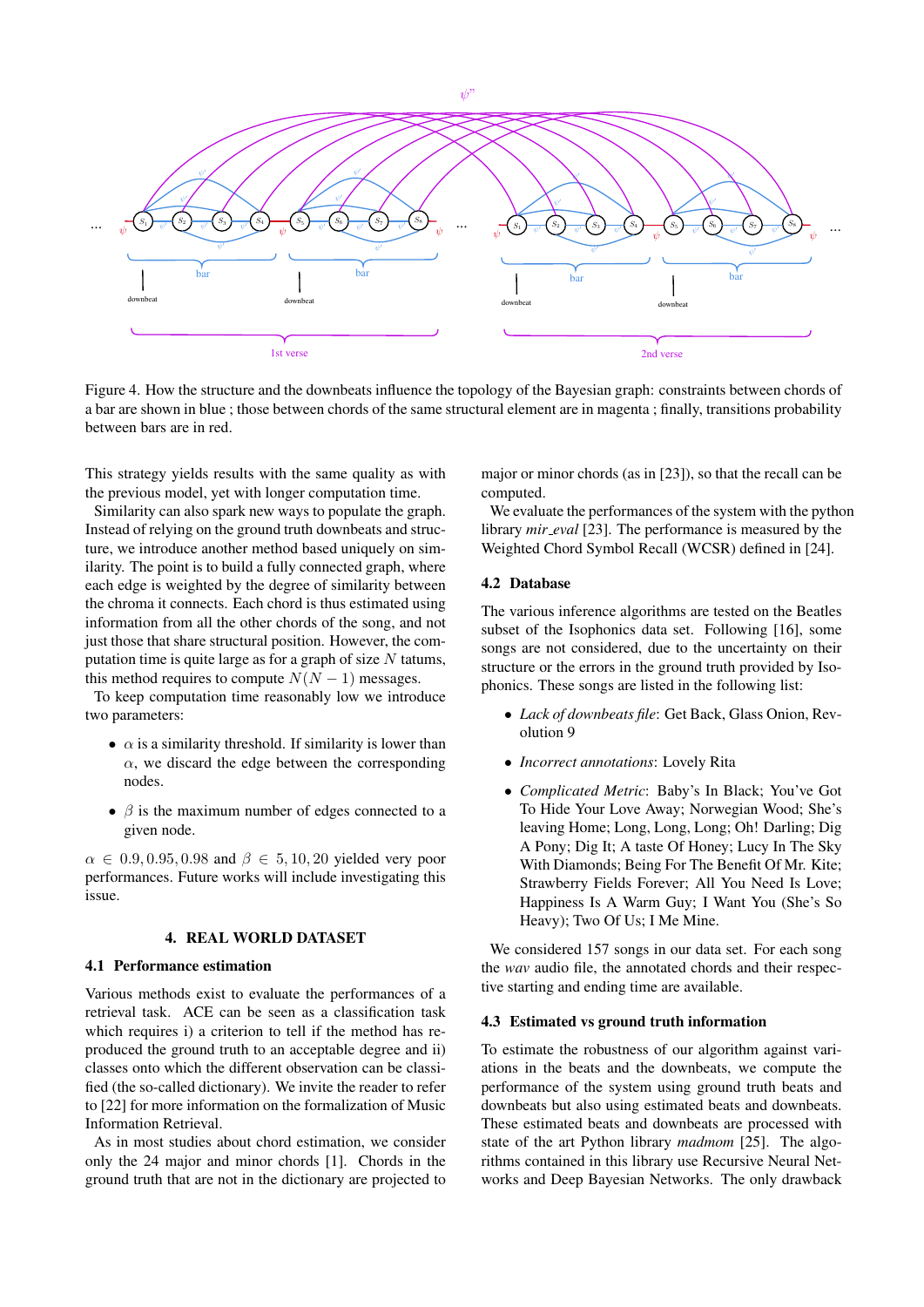of this library is that the downbeats can be estimated only with some rhythmic signatures (only those that are over 4). The 3/4 and 4/4 signatures seem to work well on our database, but relying on this library for more "exotic" musical content is difficult (for example, Irish traditional music contains a lot of *jig* in 6/8 or *slides* in 12/8).

### 5. NOISE ROBUSTNESS

Algorithms in digital communications are usually rated through their robustness to noise. Likewise here, the idea is to evaluate the efficiency of the various inference methods on "noise-corrupted" chroma. The flow-chart of the corresponding system is represented in Figure [5.](#page-5-1) We work with

<span id="page-5-1"></span>

Figure 5. Flowchart of the test system for estimating the robustness to noise.

a simple midi-track made up of 8 verses containing 4 bars in 4/4 of Em, C, G and D, repeated 4 times each (one distinct chord per bar), resulting in a total of 128 chords. The midi partition is then converted at 60 BPM to CD quality audio using the *grand piano* virtual instrument of Ableton Live. Chroma are then extracted using the Python Library Librosa [\[26\]](#page-7-18). First the harmonic part is extracted with the function *harmonic*(y=y,*margin*=5) (see [\[27\]](#page-7-19)) and then CQT-chromas are computed with the function *feature.chroma cqt*. Finally, an average chroma for each beat is computed.

Gaussian Noise with a standard deviation of  $\sigma$  is then added to the chroma vectors and the observations vectors are computed as in [\[28\]](#page-7-20) from the corrupted chroma. For each algorithm and each  $\sigma$ , a set of 100 corrupted chroma vectors is generated and the average chord estimation error rate is recorded. The results are presented in Figure [6.](#page-6-6) We see that the max-product BP clearly beats the sum-product flavour.

All in all, we argue that adding noise to the chroma allows for blending the whole complexity of music into the performance estimation process: chroma vectors are indeed sensitive to arrangements, e.g., percussive events that may randomize the distribution of chroma components. In addition, we have shown that adding long-term constraints improves the overall robustness of the inference process over such perturbations.

### 6. RESULTS AND DISCUSSION

<span id="page-5-0"></span>Chroma and observation probabilities are computed with Matlab while subsequent steps are implemented in Julia [\[29\]](#page-7-21).

The results over real world datasets are presented in Table [1.](#page-5-2) Observations are the same for each row. HMM refers to the Viterbi algorithm (see [2.2\)](#page-1-1), while BP refers to the Belief Propagation decoder using the perceptual matrix. Rows 3, 4 and 5 take downbeats or structure information or both into account (see Figure [4\)](#page-4-1), respectively. Row 6 also includes the "cycle of fifths" transition matrix, while row 7 includes similarities as explained in Section [3.3.](#page-3-0)

Results with the perceptual transitions matrix and those with the cycle of fifth transitions matrix are very close. An unpaired t-test gives a probability p=0.98 for the null hypothesis at 95%: the groups are not statistically different. In addition, the same occurs for "BP both" and "BP both (correlation)" (p=0.54229).

<span id="page-5-2"></span>

| System                    | Ground truth | Estimated |
|---------------------------|--------------|-----------|
| HMM (Viterbi)             | 71.31%       | $70.45\%$ |
| BP (perceptual)           | 71.36%       | 70.03 %   |
| BP with downbeats         | 73.76%       | 71.9%     |
| BP with structure         | 72.53%       |           |
| BP both                   | 75.32%       | 73.65%    |
| BP both (cycle of fifths) | 75.35%       |           |
| BP both (correlation)     | 75.09%       |           |
| State of the Art          | 86.80%       |           |

Table 1. Performance of the various algorithms using ground truth beats and downbeats. The *ground truth* column shows the results obtained with ground truth beats, downbeats and structures whereas the *Estimated* column shows those obtained with estimated information. The state of the art system is the system achieving the best performances for MIREX 2018 on the Isophonics dataset with the Maj/min dictionary (FK2 system, by Florian Krebs, Filip Korzeniowski, Sebastian Bck).

These interesting results have to be nuanced however. While in some songs the recognition rate may reach 95%, other yield result lower than 50%. Two main reasons have been identified. First, the restriction of the dictionary (non major/minor chords that have not been well mapped to the major-minor equivalent) leads to computational errors but the chords proposed by the BP decoder are musically acceptable. Second, instead of identifying each chord on all its duration, the algorithm tends to oscillate between two states that are related to the ground truth chord. The crucial importance of the conditional probabilities between states is exemplified here: whenever the self-transition probability is increased, the previous issue vanishes but then short chord transitions will not be detected. On the contrary, whenever the self transition is lowered, short chord transitions are well detected but long time chords undergo poor detection.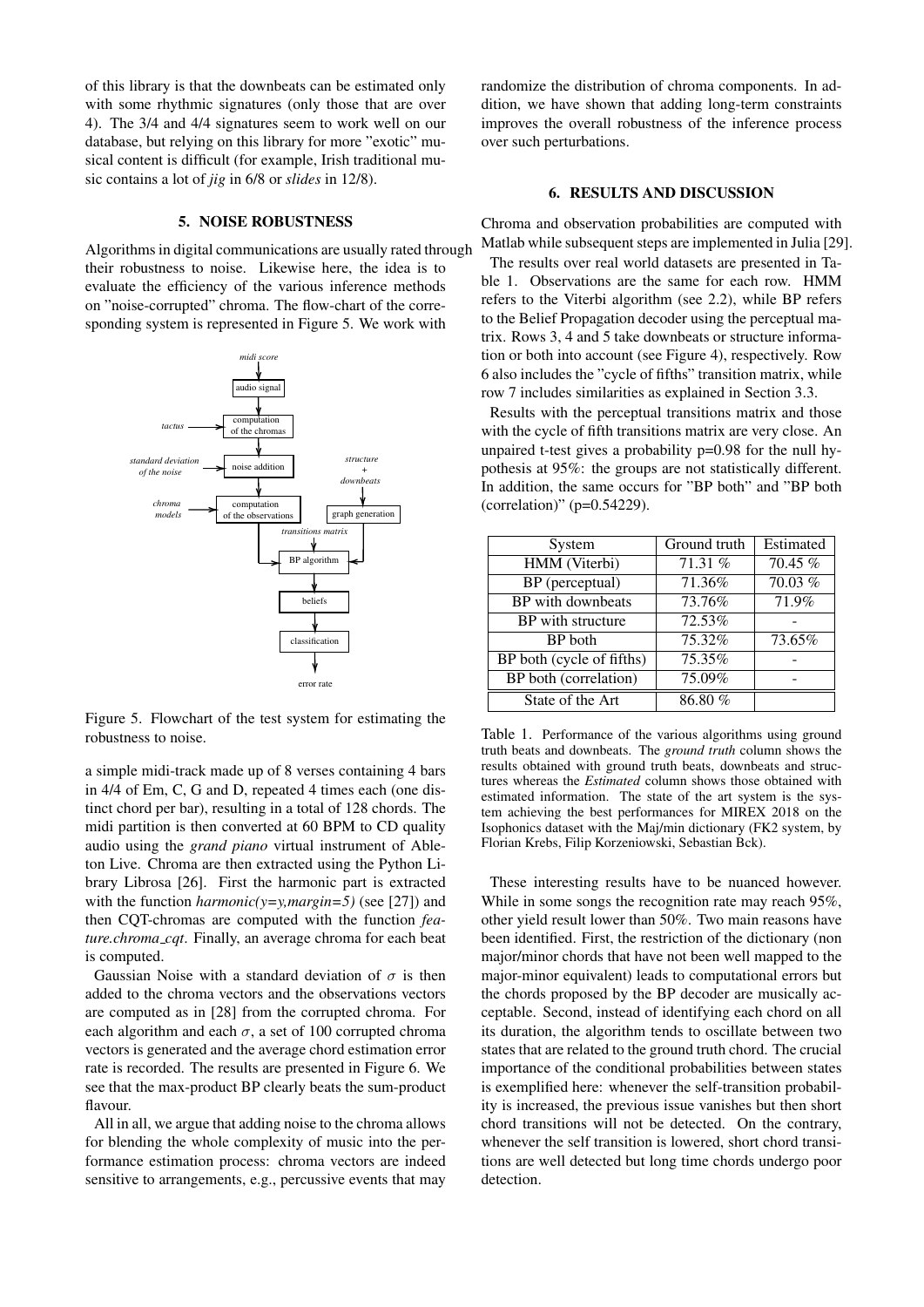

<span id="page-6-6"></span>Figure 6. Chord estimation error rate of the various algorithms vs noise amplitude.

It should also be noted that with estimated beats and downbeats, results are worse than those using ground truth but BP still stays ahead.

# 7. METHODOLOGY DISCUSSION

The measure of the performance of a system is usually done by the recall of the ground truth. But the ground truth itself depends on the people that elaborate it. In [\[30\]](#page-7-22), it was attempted to elaborate a system that would take the subjectivity of the annotators into account. This practice should be given more attention in the following years. In [\[3\]](#page-6-7) the authors attempted to compare the results of their systems with ground truth but also with two independent annotators. Their results show that WCSR is not the best criterion to measure the performance of a system and that above a certain threshold, an apparently acceptable WCSR does not make sense any more if it is larger than that of the annotator.

In addition, as pointed out by [\[31\]](#page-7-23), the fact that the dictionary is limited to the 24 major and minor chords can cause some further errors. The aim of this work is not to enhance the performance of the whole system but only the pattern matching part: HMM and the various BP algorithms are compared against the same dictionary and the same features. Only a few systems use large dictionaries.

# 8. CONCLUSION AND FUTURE WORK

We proposed a new approach to the inference step in ACE that outperforms the HMM one. While the current trend is to develop deep-learning based system, our method does not require training, hence does not imply large annotated databases. The architecture of our system only uses structure information and downbeats from the ground truth.

Although we do not make use of this feature in the present work, it is worth mentioning that the very general formulation of the BP algorithm makes it possible to feed any N-point correlation function into the iteration process, i.e., one that would describe higher-level correlations between tuples of chords, not just pairs. This opens up the way to taking complex musical context into account.

Future works about this project may include studying the influence of the graph girth on the stability of the iteration process and on the computation time. Relying on the Generalized Belief Propagation algorithm [\[32\]](#page-7-24) might be a way to improve the robustness of the system by suppressing oscillating behaviors. Finally, it would be promising to investigate further how using similarities between observed chroma could help improving the efficiency of the algorithm.

# 9. ACKNOWLEDGMENTS

This material is based upon work supported by Laboratoire ETIS, UMR 8051, CNRS/ENSEA/Université de Cergy-Pontoise and Université Paris-Seine.

#### 10. REFERENCES

- <span id="page-6-0"></span>[1] M. McVicar, R. Santos-Rodrguez, Y. Ni, and T. De Bie, "Automatic Chord Estimation from Audio: A Review of the State of the Art," in *IEEE/ACM TASLP*, 2014.
- <span id="page-6-1"></span>[2] B. L. Sturm, "Revisiting Priorities: Improving MIR Evaluation Practices," in *17th ISMIR*, 2016.
- <span id="page-6-7"></span>[3] E. J. Humphrey, J. P. Bello, and T. Cho, "Four timely insights on automatic chord estimation," in *16th ISMIR*, 2015.
- <span id="page-6-2"></span>[4] E. Benetos, S. Dixon, D. Giannoulis, H. Kirchhoff, and A. Klapuri, "Automatic music transcription: Challenges and future directions," *Journal of Intelligent Information Systems*, 2012.
- <span id="page-6-3"></span>[5] M. Mauch, "Automatic Chord Transcription from Audio Using Computational Models of Musical Context," Ph.D. dissertation, Queen Mary University of London, 2010.
- <span id="page-6-4"></span>[6] H. Papadopoulos and G. Peeters, "Joint Estimation of chords and downbeats from an audio signal," in *IEEE - TASLP*, 2009.
- <span id="page-6-5"></span>[7] R. Christopher and J. Stoddard, "Harmonic analysis with probabilistic graphical models," in *4th ISMIR*, 2003.